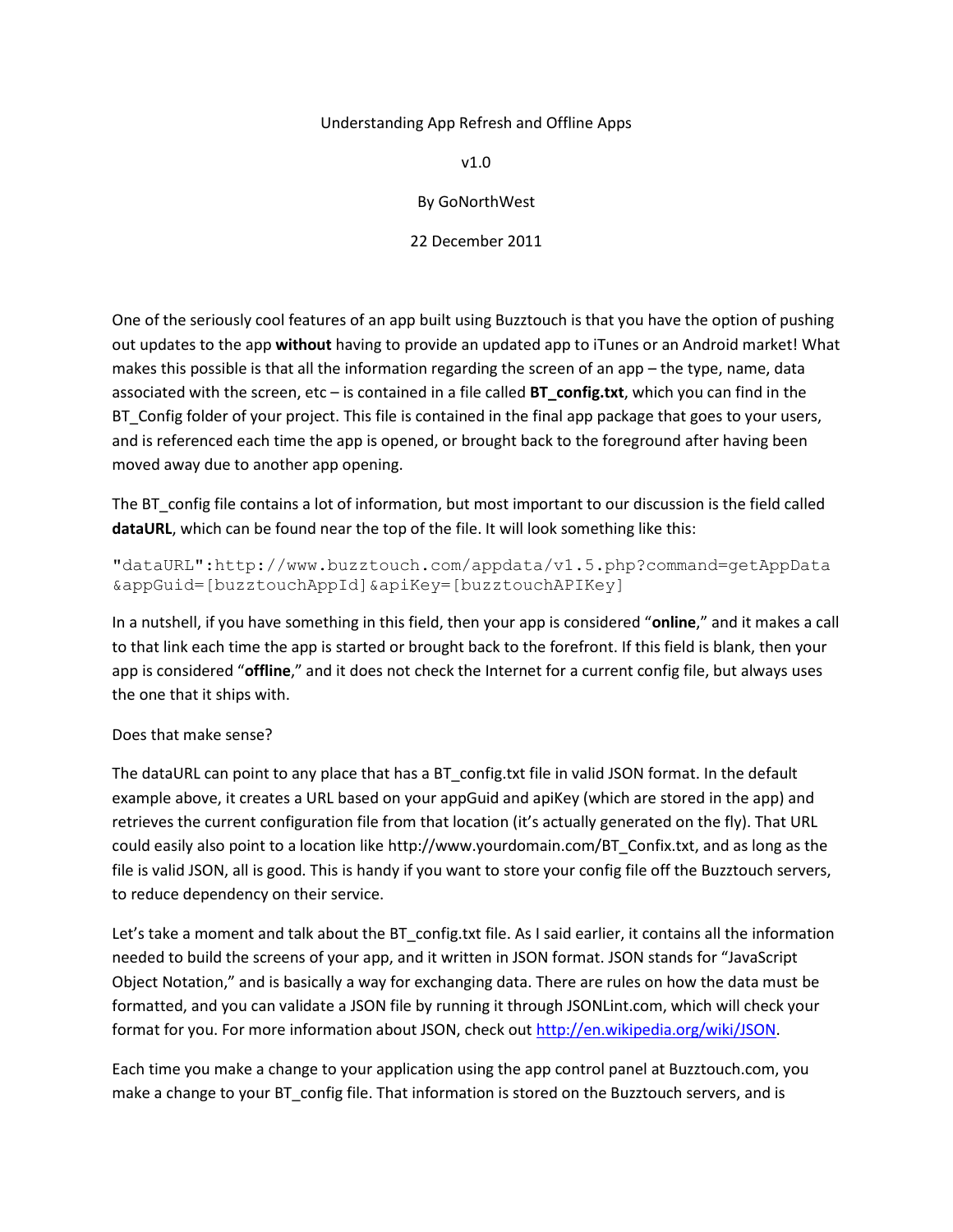updated in realtime. If you ever want to see what your current configuration file looks like, just go to your apps control panel and select "Show App's Configuration Data" from the left side menu. You'll then see a screen that looks something like this (hey, had to include at least one screenshot in this doc!):

```
App Control Panel | + Core | + Config Data | + Layout | + Theme | + Screens and Menus
```

```
About App Configuration Data
```
A centralized configuration file drives your application. The configuration data is formatted in JSON format and must be in or Eclipse project.

Show the three ways to manage an app's configuration data... Copy and Paste this as needed > Documentation, BT\_config.txt format | JSON validation tool, is your data valid? ("BI appConfig": "BT items": [ {"itemId":" "itemType": "BT app",  $\blacksquare$ "buzztouchAppId":" "buzztouchAPIKey":" "dataURL": "http://www.buzztouch.com/appdata/v1.5.php?command=get "reportToCloudURL": "http://www.buzztouch.com/appdata/v1.5.php?co [deviceLatitude]&deviceLongitude=[deviceLongitude]&deviceModel=[deviceModel]&userId=[use "name": "Ihundertest", "version":"1.5", "startLocationUpdates": "1", "allowRotation": "largeDevicesOnly", "BI themes": [{"itemId": "94277A3B1F48AD8B0BD9CDB", "itemType": "! "navBarStvle":"solid", "toolbarStvle":"solid", "backgroundColor":"#EFEEEE", "listStvle": 1, "BI\_tabs": [{"itemId": "56B587A533F3D0C12F53476", "itemIype": "BI\_t {"itemId":"780F10F2193255F77100BAE", "itemType": {"itemId":"4F338CF18396E57777D6892", "itemType":  $\mathbf{1}$ ,

When you download your app code package from Buzztouch, and look in BT\_Docs\BT\_config.txt, you will see the same information. Same file, different locations!

Now, there's something to keep in mind here that seems obvious, but it may not be. If you make a change to your app using the control panel, it will update your online config file. So, at that moment, if your app is live in the wild, and it is configured with a dataURL that points to the Buzztouch servers, the next time somebody uses your app, they will be **prompted for a refresh**. That's OK if you want to push out that new content, but perhaps not OK if you are testing new features. Now, you may be tempted to turn off the datURL, in essence removing the link, while you test new features, but that will take your app completely offline! If there is no link in the dataURL field, the next time somebody refreshes your app, it will take them completely offline, and only an update to the app itself (as in iTunes or marketplace) can put it back online. I'll explain more about that shortly. The basic idea here is that if you are using the default dataURL for your app, and your app is live, then any configuration changes you make in the control panel will be pushed out to your users. Keep that in mind as you plan on future versions and features of your app.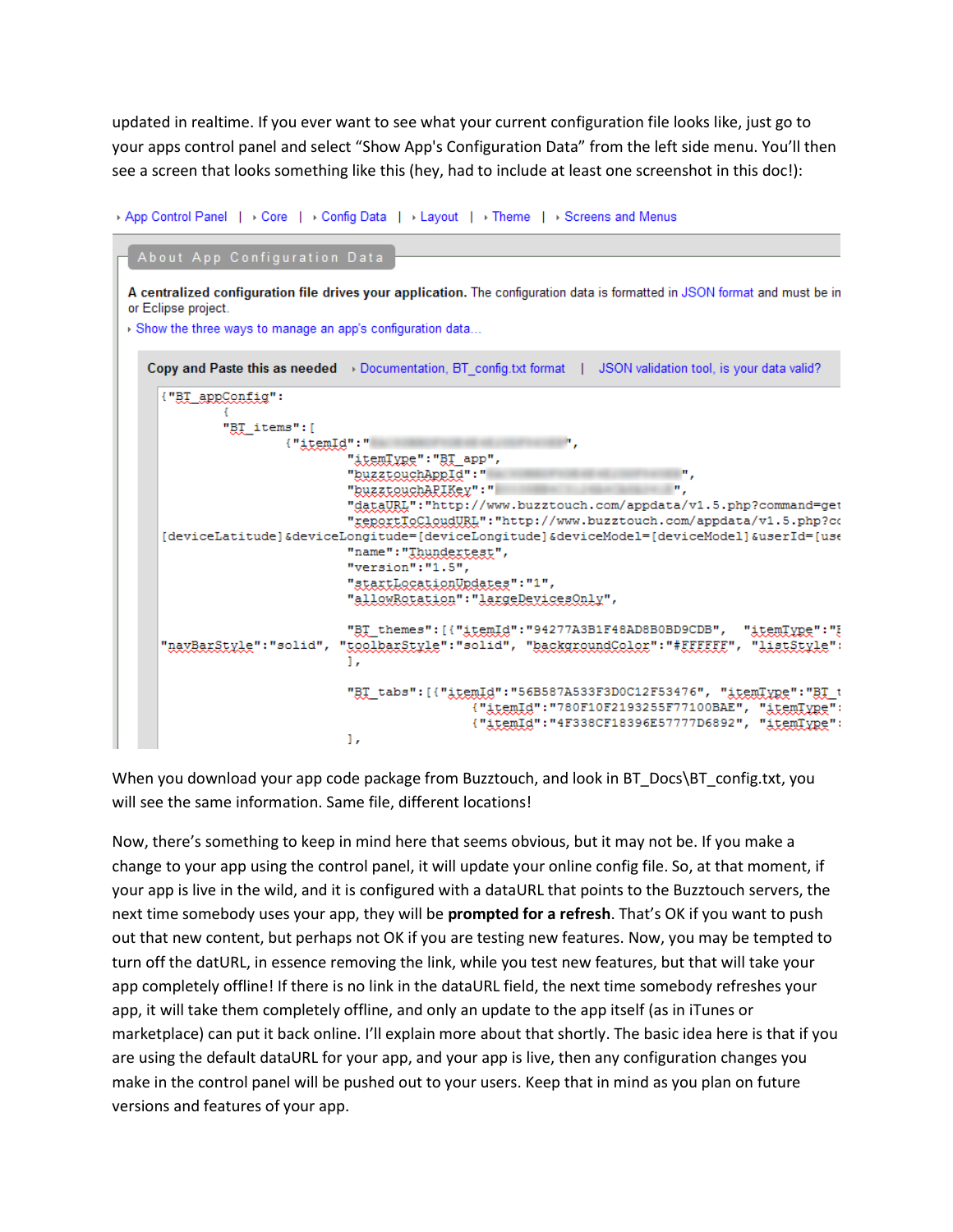▶ Report to Cloud URL

#### Cloud URL > Use the default buzztouch URL

http://www.buzztouch.com/appdata/v1.5.php?command=reportToCloud&appGuid=[buzztouchAppld]&apiKey=[buzztouchAPlKey]&c

When the app launches (or when it's brought to the forefront in a multi-tasking environment) it attempts to "report" to this URL. The primary purpose of this URL is to return a timestamp indicating the last time the app refreshed it's core settings file. If the timestamp returned by this URL is different that the last time it checked, it will trigger a method to re-download the app's main configuration data from the Configuration Data URL (see below). Leave this Report to Cloud URL blank if you don't want to check for remote updates.

You can append some environment variables to this URL if you want. This allows you to capture important information about your application to then save in your backend systems. If you don't use the default buzztouch Report To Cloud URL you'll need to write a script in a language such as .PHP, .ASP, Java, etc. that understands how to process the HTTP request and return the appropriate data.

### **Available URL Merge-Fields**

- [buzztouchAppld] This is the App Id for your buzztouch control panel
- . [buzztouchAPIKey] This is the app API Key for your buzztouch control panel
- . [userId] The Unique Id of a logged in user (if the app uses login screens)
- . [userEmail] The email address of a logged in user
- · [deviceld] A globally unique string value assigned to the device.
- · [deviceModel] A string value controlled by the device manufacturer.
- · [deviceLatitude] A latitude coordinate value (if the device is reporting it's location).
- · [deviceLongitude] A longitude coordinate value (if the device is reporting it's location).

### TREAT YOUR APP ID AND API KEY COMBINATION LIKE YOU WOULD A LOGIN / PASSWORD - KEEP IT PRIVATE

| save                                                                                                                                                                                                                                                                                                                                                                                                                                          |  |  |  |
|-----------------------------------------------------------------------------------------------------------------------------------------------------------------------------------------------------------------------------------------------------------------------------------------------------------------------------------------------------------------------------------------------------------------------------------------------|--|--|--|
|                                                                                                                                                                                                                                                                                                                                                                                                                                               |  |  |  |
|                                                                                                                                                                                                                                                                                                                                                                                                                                               |  |  |  |
| ▶ Configuration Data URL                                                                                                                                                                                                                                                                                                                                                                                                                      |  |  |  |
| Data URL $\rightarrow$ Use the default buzztouch URL                                                                                                                                                                                                                                                                                                                                                                                          |  |  |  |
| http://www.buzztouch.com/appdata/v1.5.php?command=getAppData&appGuid=[buzztouchAppId]&apiKey=[buzztouchAPIKey]                                                                                                                                                                                                                                                                                                                                |  |  |  |
| This is the URL the mobile application downloads it's core configuration data from when it needs refreshed.                                                                                                                                                                                                                                                                                                                                   |  |  |  |
| If you host this app's configuration data on an external server (disconnect it from buzztouch), you will need to place this app's<br>configuration file on your server then enter the web-address in the box.                                                                                                                                                                                                                                 |  |  |  |
| To host your own configuration data                                                                                                                                                                                                                                                                                                                                                                                                           |  |  |  |
| 1. Click here to show the apps configuration data.<br>2. When the configuration data loads, use your browsers "view source" menu command to see the raw-data.<br>3. Create a text-file with this data then save it on your website somewhere.<br>4. Enter the URL in the box above that leads to the file you saved on your website.                                                                                                          |  |  |  |
| Important: If you host your own data, you will need to update this file on your website everytime you make a change in your buzztouch<br>control panel. Do not forget the security implications of placing a plain-text file on your server - anyone with the URL will be able to<br>access it. This means you should only attempt this if you fully understand webservers, security, internet threats, and a bunch of other<br>techie-stuff. |  |  |  |
| TREAT YOUR APP ID AND API KEY COMBINATION LIKE YOU WOULD A LOGIN / PASSWORD - KEEP IT PRIVATE                                                                                                                                                                                                                                                                                                                                                 |  |  |  |

Before we move on to different scenarios you may want to implement, there is one more Core Property, reportToCloudURL, that you should be aware of. Essentially, when an app is launched, or brought to the forefront in a multi-tasking environment, it attempts to "report" to URL specified in this field. The primary purpose of this URL is to trigger a refresh, and it does so by comparing timestamps of the current time with the last time this URL was reported to and a refresh indicated. If it is different than the last time it was checked, that will trigger a refresh, and the app will contact the URL specified in the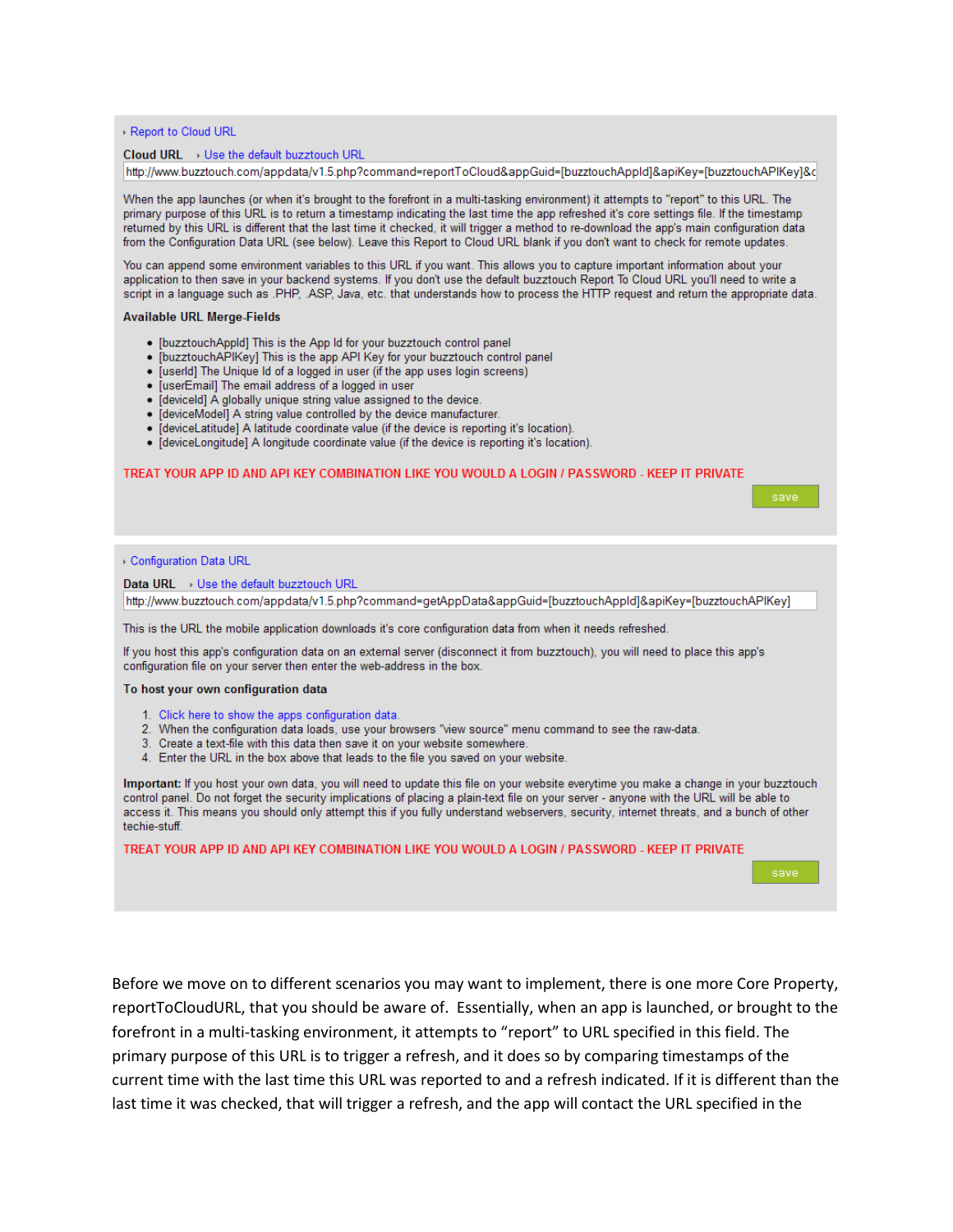dataURL field (or won't, if that field is blank). If the timestamps are the same, which means nothing has changed since the last refresh, then nothing happens. This URL can also be configured to report various items about your application, like what device is using it, when and where. Good stuff to know if you want to track that info. The takeaway item for this field is that if you leave it blank, the app won't attempt a refresh at all. If you leave it the default, it will attempt to check for a refresh, and will refresh using the dataURL link. If there is no dataURL link, then there will be no refresh. Got it? ;-)

OK, how about we take a look at some possible scenarios, and show you how to implement them? Cool? Cool!

**Normal Refresh Operation (Online App).** This mode doesn't touch any of the default settings. Both dataURL and reportToCloudURL are left untouched in the control panel.

- **How to do it:** Don't change anything in your app control panel. Leave all default values for Cloud URL and Data URL in the Core Properties section.
- **What to expect:** When the user opens the app, or brings the app to the forefront in a multitasking environment, the app will check for updates, and prompt the user to refresh if there are any.
- **Things to consider:** If you make any changes to the app in your control panel (like adding new screens, tweaking old ones, etc), then those will get pushed out to your users whether you want them to or not. So, testing new items is difficult, because people may get a refresh with something you are not ready to roll out. If you plan on continuing to develop your app with updates after you initially release it, consider a separate test app for new features that you can then port over to your current released app.

**Suppress Refresh Operation (Offline App).** This mode takes your app offline, meaning that users will not get the option to refresh their app based on changes you have made to it in the control panel.

- **How to do it:** There are actually two ways to accomplish this, both in the Core Properties section of your control panel.
	- 1. **Remove the Cloud URL link.** This will prevent the app from connecting to the Buzztouch servers to see when the last time the app was updated. It will also remove the Refresh button from the first screen of the app.
	- 2. **Remove the Data URL link.** This will prevent the app from downloading any new content, because there is no link it can follow to obtain a new BT\_config file. If you make this blank, and leave the Cloud URL the default, it still puts the app offline, though it silently checks whether it's updated itself or not.
- **What to expect.** The user will not get any updates to the app in the standard way, and you will have to provide those updates via a full-fledged app update from either iTunes or an Android market. This cuts the app off from receiving updates via the Internet.